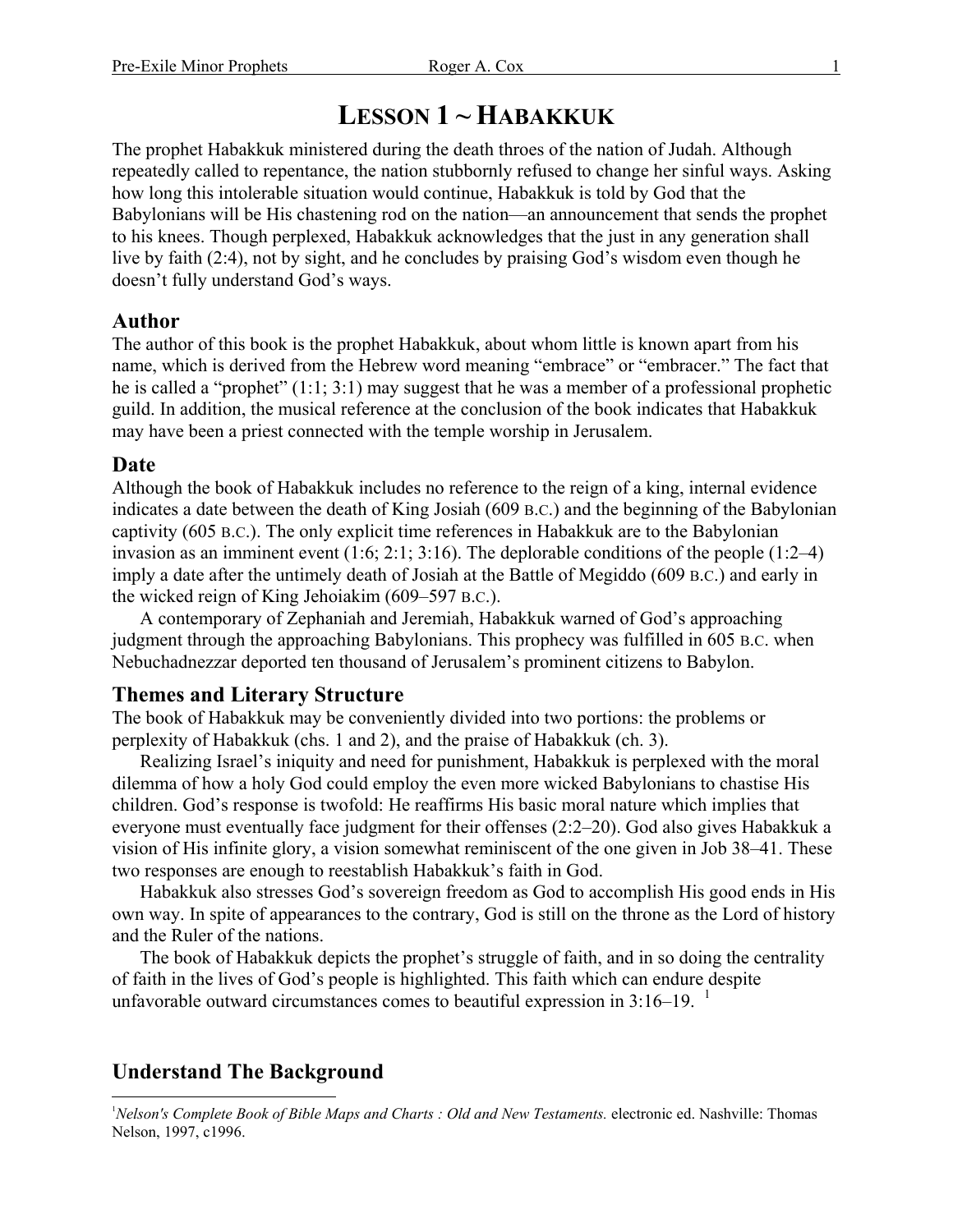Read 2Chronicles36:1-21, 2Kings 23:31-24:7.

## **OUTLINE OF Habakkuk**

#### **I. The Questions of Habakkuk 1:1–2:20**

- A. The First Question of Habakkuk 1:1–4
- B. God's Reply to First Question 1:5–11
- C. The Second Question of Habakkuk 1:12–2:1
- D. God's Reply to Second Question 2:2–20

#### **II. The Praise of Habakkuk 3:1–19**

- A. Habakkuk Prays for God's Mercy 3:1, 2
- B. Habakkuk Remembers God's Mercy 3:3–15
- C. Habakkuk Trusts in God's Salvation 3:16–19

#### **Study Questions For Habakkuk Chapter 1:1-11**

- 1. What is the basis of Habakkuk's first question?
- 2. Why was God raising up the Chaldeans?
- 3. How were the Chaldeans described?
- 4. What is God's answer to Habakkuk's first question?

**Application:** Do we ever wonder how God could let such terrible wickedness continue? How does Habakkuk's first question and God's answer help us understand our own questions?